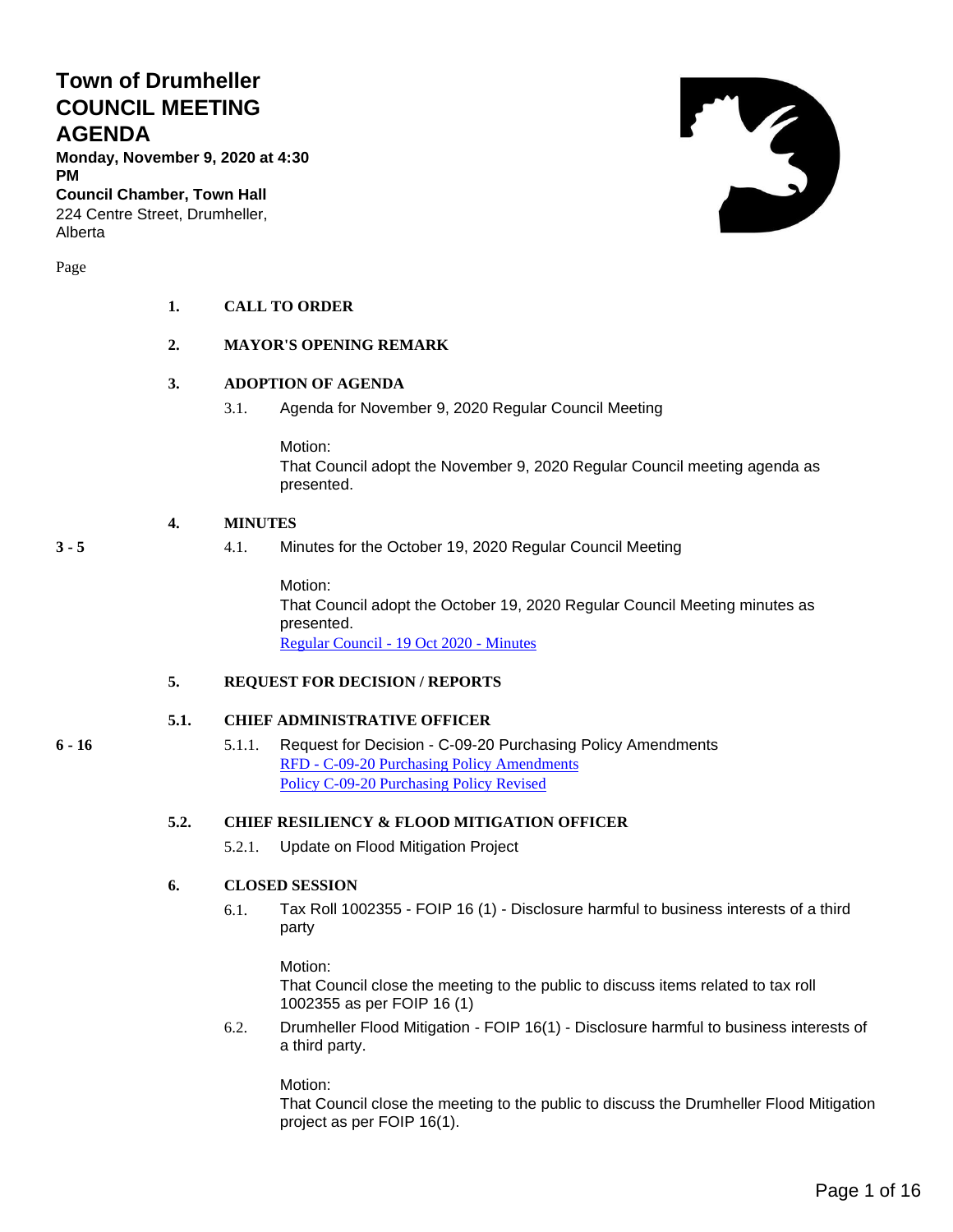6.3. CRFMO Evaluation - FOIP 19 (1) - Confidential Evaluation

Motion:

That Council close the meeting to the public to discuss the CRFMO Evaluation as per FOIP 19 (1).

#### **7. ADJOURNMENT**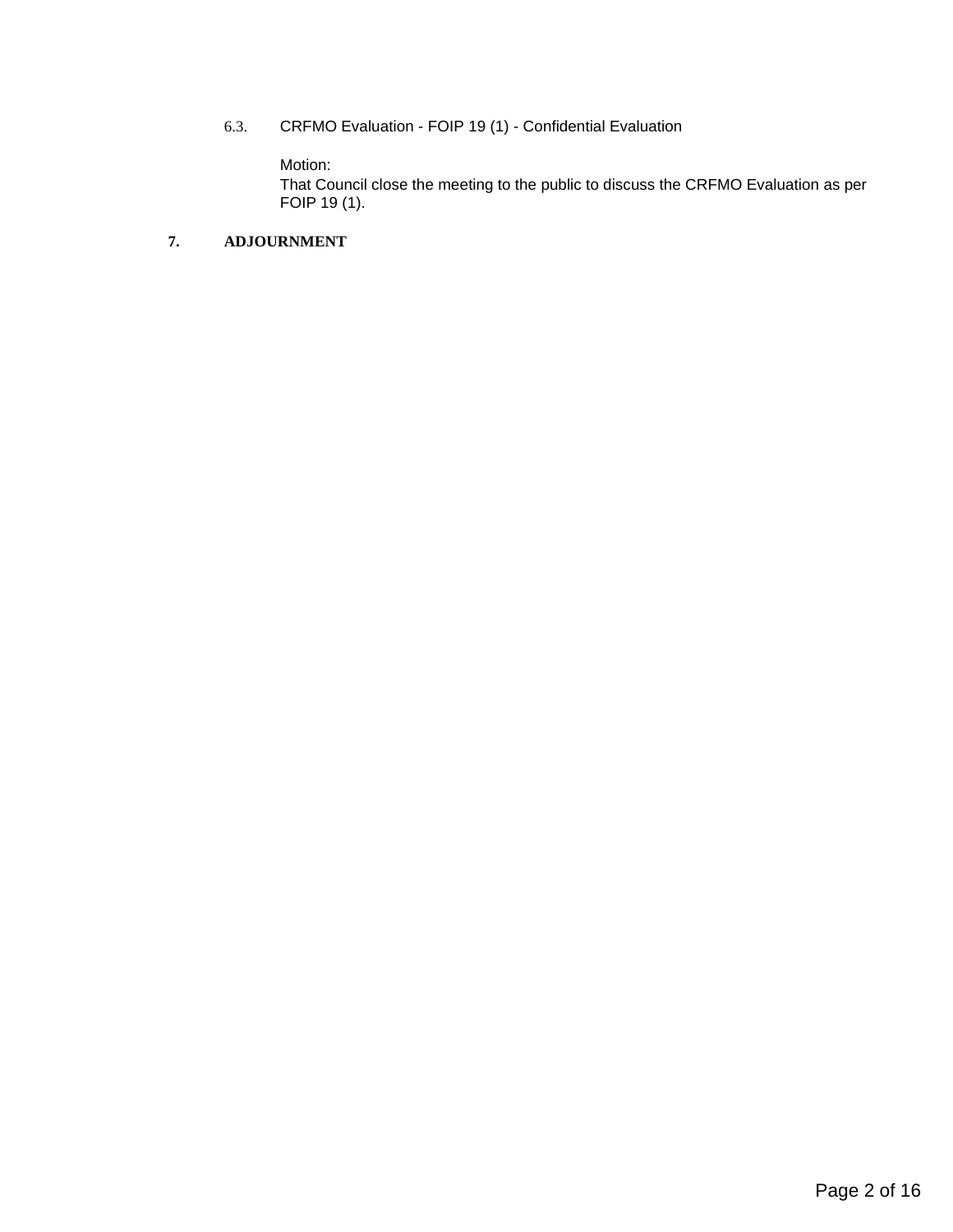# *AGENDA ITEM #4.1.*



<span id="page-2-0"></span>**Town of Drumheller COUNCIL MEETING MINUTES October 19, 2020, 2020 at 4:30 PM** Council Chamber, Town Hall 224 Centre Street, Drumheller, AB, T0J 0Y4

#### **IN ATTENDANCE:**

Mayor Heather Colberg Councillor Kristyne DeMott Councillor Jay Garbutt Councillor Tony Lacher Councillor Fred Makowecki Councillor Tom Zariski

Chief Administrative Officer (CAO): Darryl Drohomerski Director of Emergency and Protective Services: Greg Peters Communications Officer: Erica Crocker Legislative Assistant: Denise Lines

#### **APPROVED LEAVE:**

Councillor Lisa Hansen-Zacharuk

**1. CALL TO ORDER** The Mayor called the meeting to order at 4:30pm

#### **2. MAYOR'S OPENING REMARK**

#### **3. ADOPTION OF AGENDA**

3.1. Agenda for the October 19, 2020 Regular Council Meeting

Amendments to the Agenda: Addition to the agenda - Closed Session CAO Evaluation - FOIP 19 (1) – Confidential Evaluation

M2020.220 Moved by Makowecki, DeMott that Council adopt the October 19, 2020 Regular Council Meeting agenda as amended.

Carried unanimously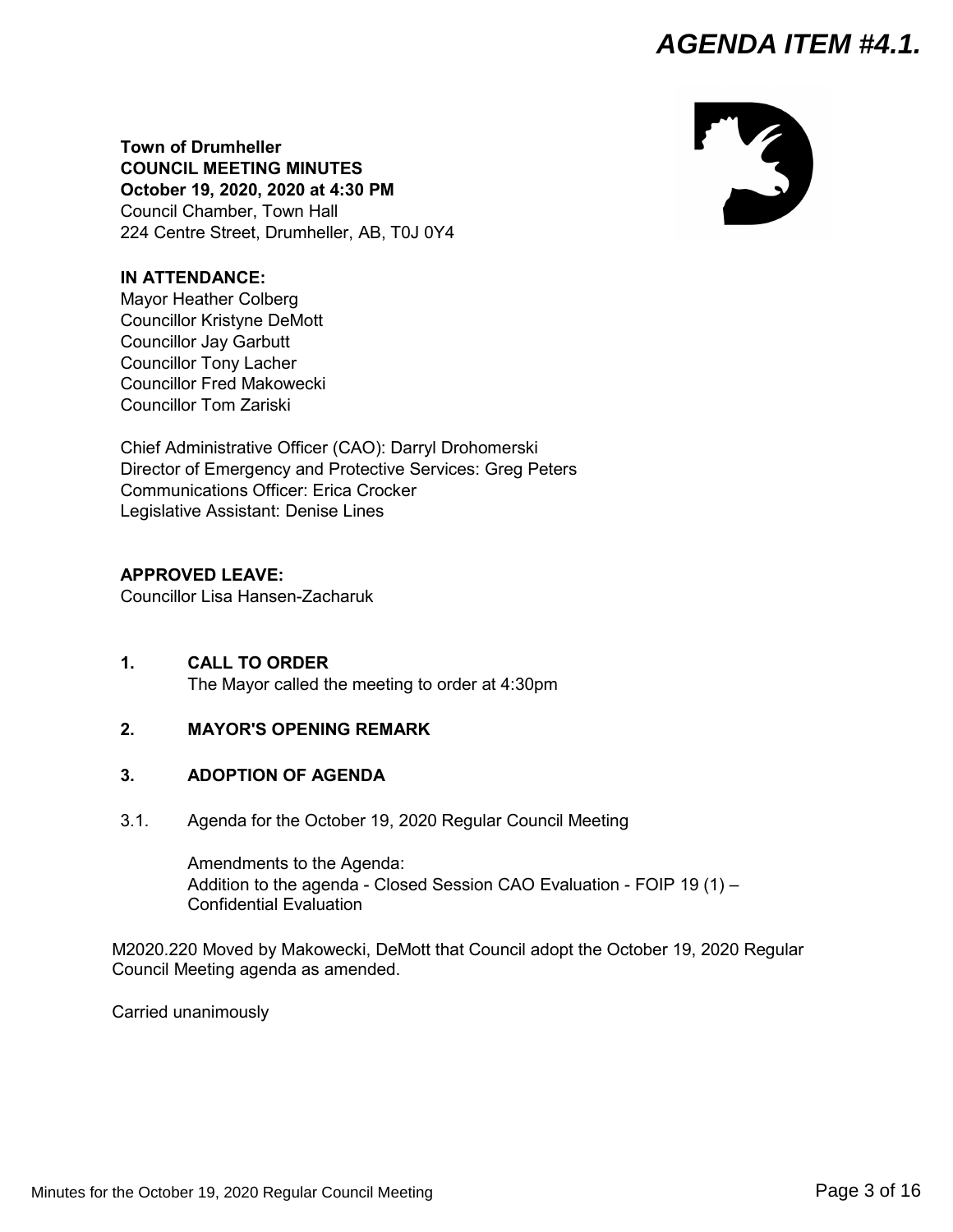# *AGENDA ITEM #4.1.*

Regular Council Meeting Minutes October 19, 2020

#### **4. MINUTES**

#### **5. DELEGATIONS**

5.1. Wild Rose Assessment Process Presentation - Stephen Washington

S. Washington is the property assessor for the Town of Drumheller. If you have any property assessment questions please feel free to contact him 403-343-3357.

#### **6. REQUEST FOR DECISION REPORTS**

#### **6.1. CHIEF ADMINISTRATIVE OFFICER**

**6.2. CHIEF RESILIENCY & FLOOD MITIGATION OFFICER**

#### **6.3. CORPORATE SERVICES**

6.3.1. RSM Canada 2019 Financial Audit Review - Leon Pfeiffer, RSM Canada, Partner (Remote)

Leon Pfeiffer presented the Town of Drumheller financial audit review. Councillor Garbutt requested a review of Note 17.

M2020.221 Moved by Zariski, Lacher that Council approve the 2019 financial statements as presented with amendments.

Carried unanimously

#### **6.4. REVIEW OF STRATEGIC PRIORITIES**

6.4.1. Community Development & Social Planning - A. Harrison, Manager CDSP - Event **Coordinator** Follow up - October 13, 2020 Poverty Reduction Update.

#### **7. CLOSED SESSION**

7.1 CAO Evaluation - FOIP 19 (1) – Confidential Evaluation

M2020.222 Moved by Garbutt, DeMott that Council close the meeting to the public to discuss CAO Evaluation as per FOIP 19 (1). Time 6:04pm

M2020.223 Moved by Makowecki, Zariski that Council open the meeting to the public. Time 6:30pm.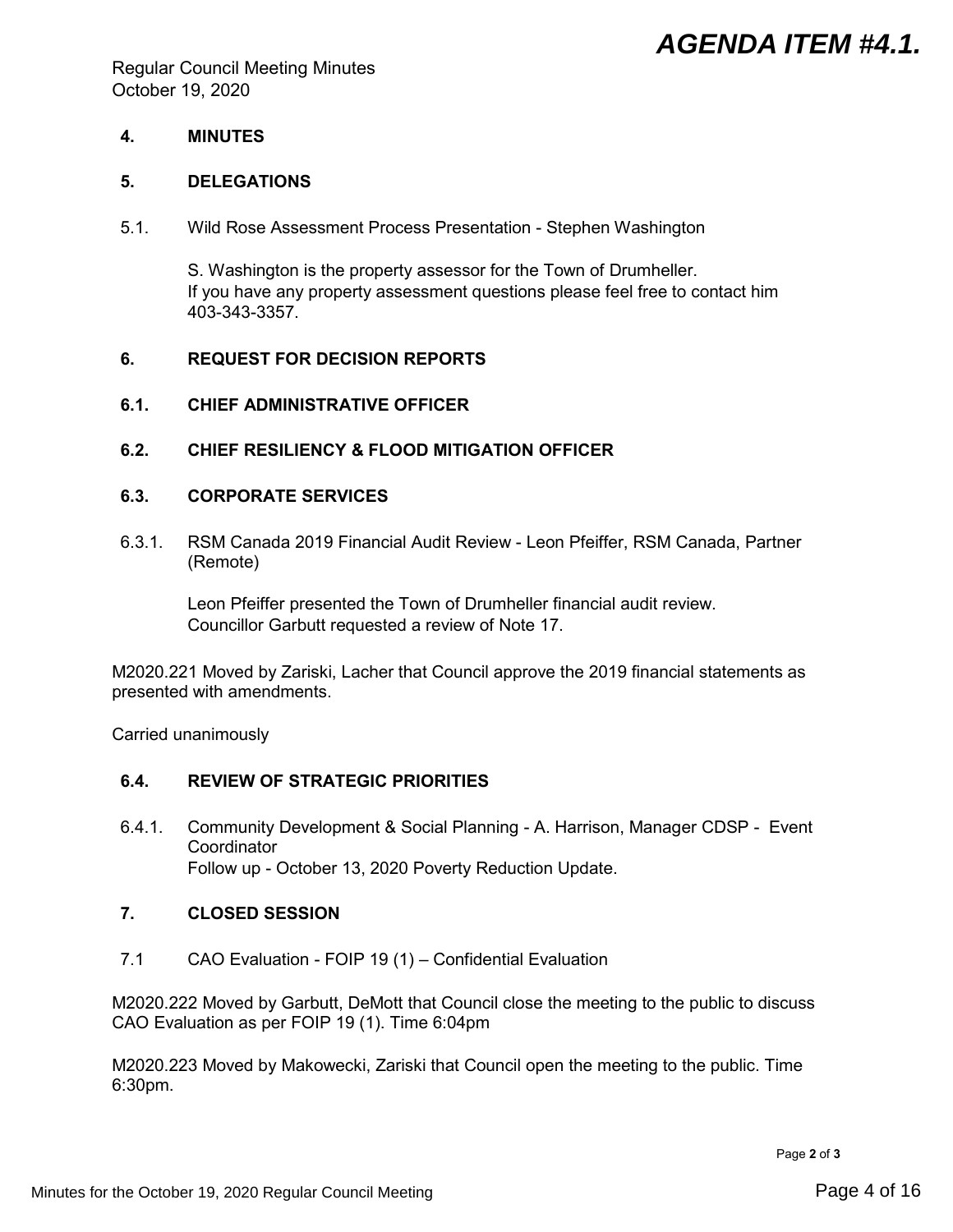# *AGENDA ITEM #4.1.*

Regular Council Meeting Minutes October 19, 2020

## **7. ADJOURNMENT**

Chief Administrative Officer

**Mayor** 

Page **3** of **3**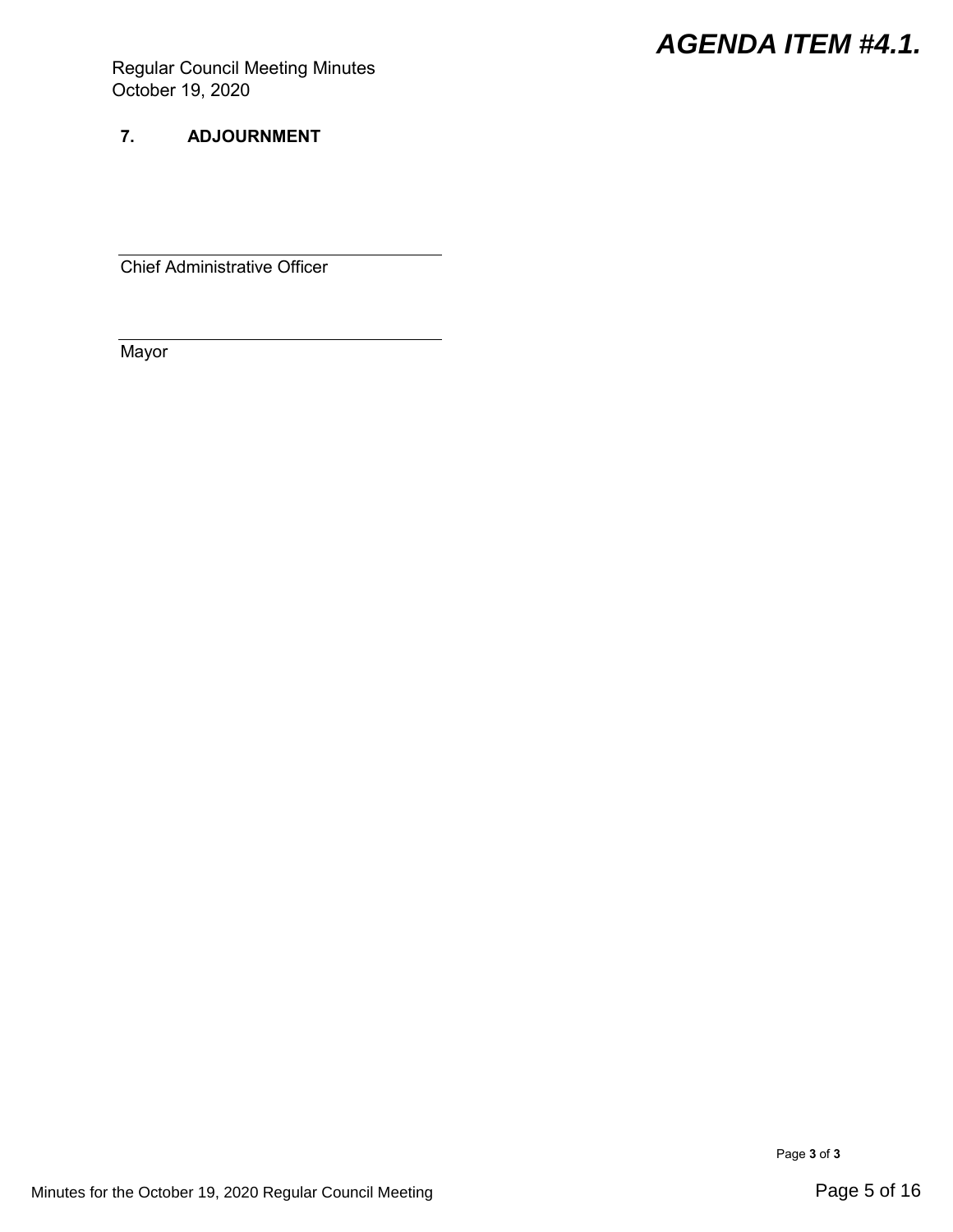<span id="page-5-0"></span>

# **REQUEST FOR DECISION**

| TITLE:               | <b>Purchasing Policy C-09-20</b>                 |
|----------------------|--------------------------------------------------|
| <b>DATE:</b>         | November 4, 2020                                 |
| <b>PRESENTED BY:</b> | Darryl Drohomerski, Chief Administrative Officer |
| <b>ATTACHMENTS:</b>  | Purchasing Policy C-02-17                        |

#### **SUMMARY:**

Administration has performed a detailed review of the Town's Purchasing Policy. Amendments are required to update references to government trade agreements such as the Canadian Free Trade Agreement (CFTA) and provincial organizations such as the Rural Municipalities Association (RMA) as well as the new Town website www.drumheller.ca.

An increase in the amount for the Local Preference clause reflects Council's economic development strategy and community vision. Local suppliers may be granted a pre-tax price differential preference of 10% rather than the previous 5% over other suppliers on individual purchases up to Twenty-Five thousand (\$ 25,000), provided that with the  $\frac{1}{2}$  exception of price, all things are considered equal once specifications and terms have been reviewed.

Updates are required to expenditure amounts for Direct Purchases and for the Infrastructure Services department, to allow fluid procurement without unnecessary approval constraint. Infrastructure Services annually procures a significantly higher volume of goods and services than other Town departments due to the number of new and ongoing projects required to keep facilities and assets operational. To allow for this, the Director of Infrastructure Services shall be authorized to award Request for Quotation (RFQ), Request for Proposal (RFP), or Tender (RFT) up to a maximum of One Hundred thousand (\$ 100,000), rather than the Twenty-Five thousand (\$ 25,000) approval amount for other department directors. The Direct Purchase amount has been increased to \$ 10,000 from \$5,000 subject to manager approval.

Section numbering and typographical errors in the previous policy have been corrected. No other amendments have been made. The version presented highlights the changes contemplated.

#### **RECOMMENDATION:**

Administration recommends that Council approve Purchasing Policy C-09-20 as presented.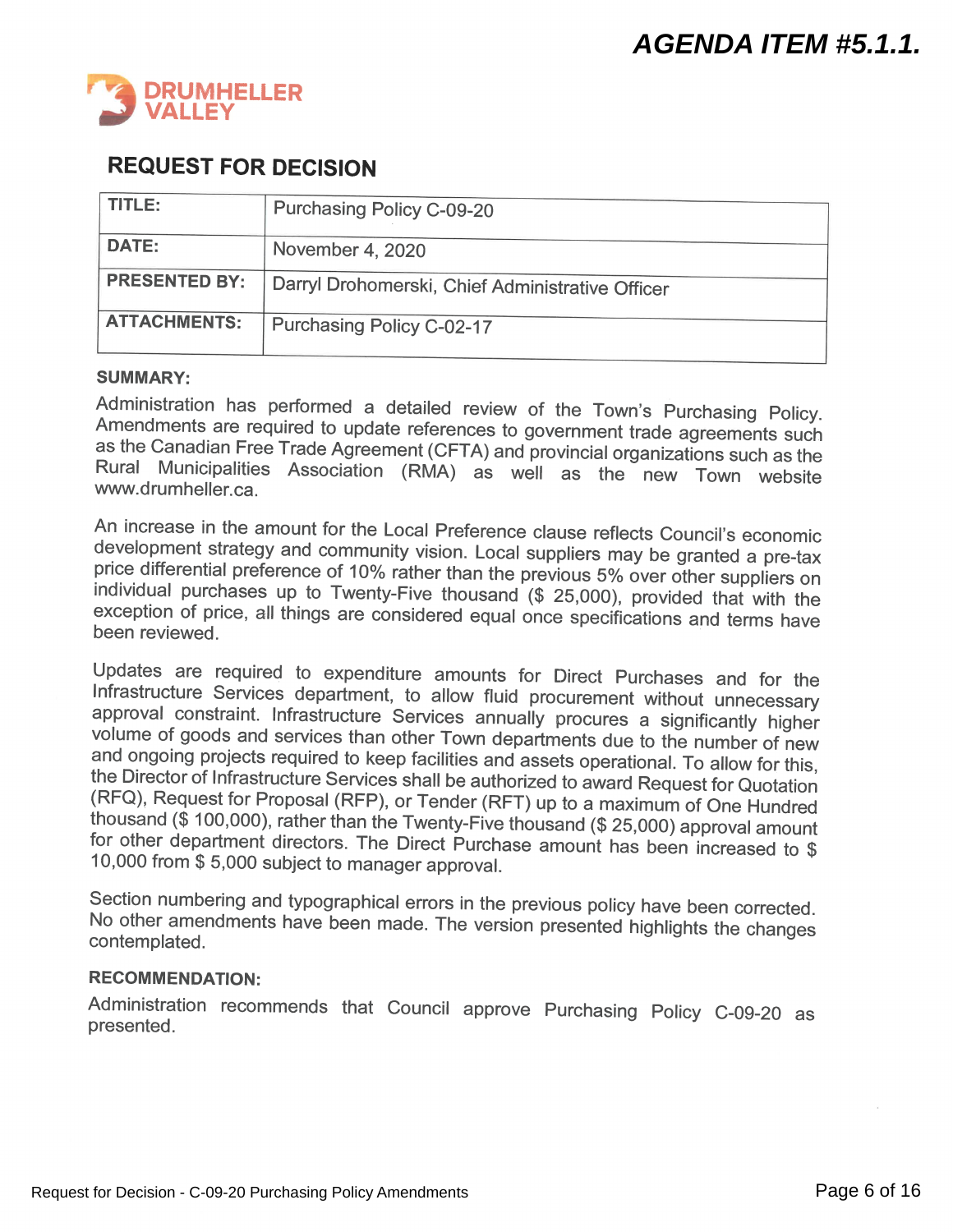**Request for Decision** Page 2

# **FINANCIAL IMPACT:**

None.

# **STRATEGIC POLICY ALIGNMENT:**

Fiscal responsibility, strong economic development practices, streamlining of processes and good governance.

# **COMMUNICATION STRATEGY:**

The approved signed policy will be posted on the Town website and distributed per the policy distribution procedure.

| <b>MOTION:</b>                                             |  |
|------------------------------------------------------------|--|
| Councillor                                                 |  |
| Moves to That Council approve Policy C-09-20 as presented. |  |
| <b>SECONDED:</b>                                           |  |
|                                                            |  |
|                                                            |  |

Libby Vant

Prepared By: Libby Vant Senior Administrative Assistant

Approved:

Darryl Drohomerski, C.E.T. **Chief Administrative Officer**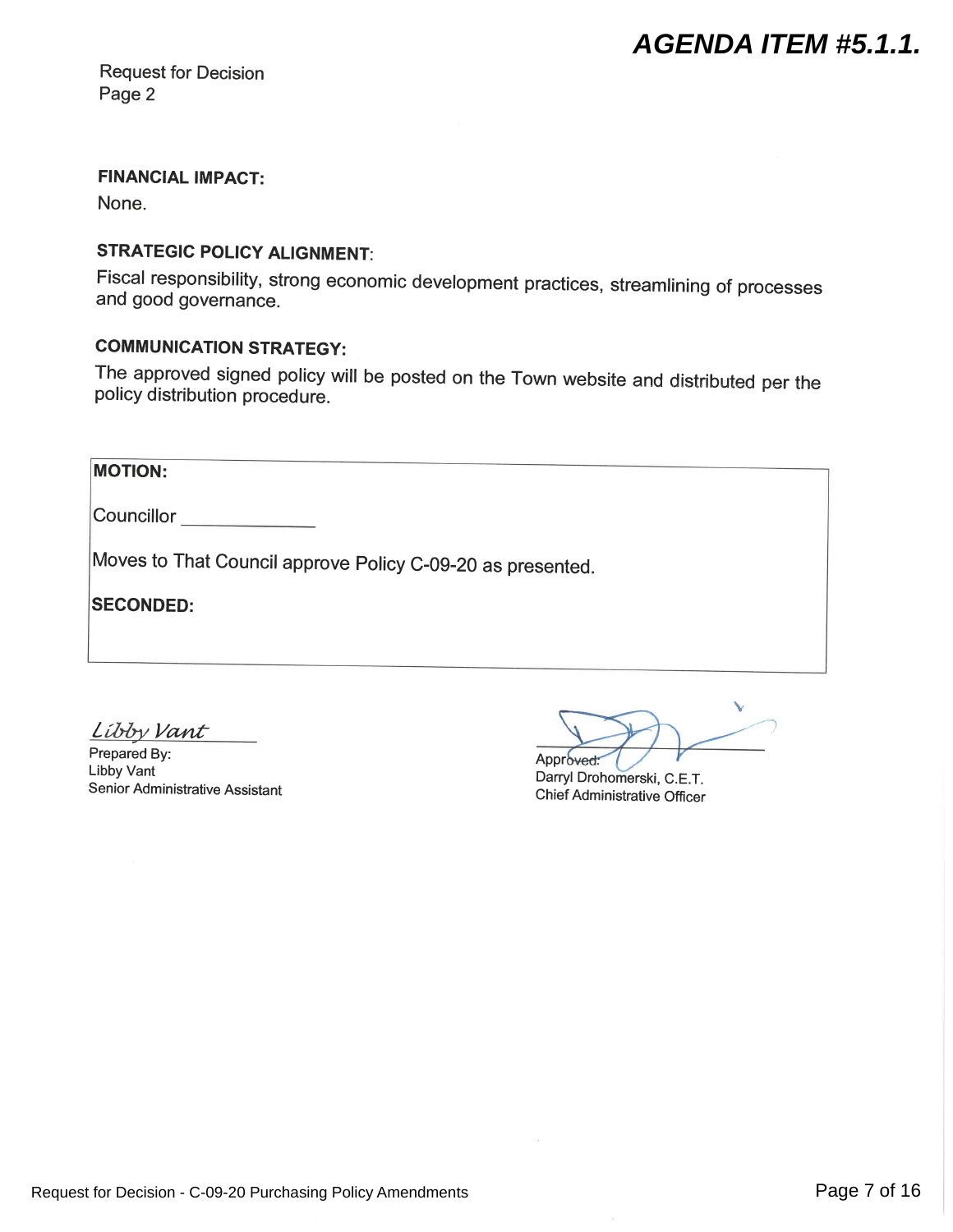<span id="page-7-0"></span>

# **COUNCIL POLICY #C-09-20**

**Repealing Policy #C-02-17**

# **PURCHASING**

## **1.0 POLICY STATEMENT:**

1.1 The Town of Drumheller will make every effort to ensure that procurement of goods and services is conducted using purchasing practices that are fair, consistent, transparent and in accordance with applicable provincial and federal legislation, while seeking to obtain the Best Value for the municipality.

#### **2.0 THE PURPOSE OF THIS POLICY IS TO:**

2.1 This purchasing policy is a guide to the Town of Drumheller purchasing methods. The policy will enable the Town to obtain needed materials, equipment, supplies, and services efficiently and economically and provides the foundation for sound purchasing procedures.

#### **3.0 POLICY GUIDING PRINCIPLES:**

- 3.1 Ensure a high level of accountability is maintained;
- 3.2 Procure the necessary quality and quantity of goods and services in an efficient, timely and cost effective manner, while maintaining the controls necessary for a public institution;
- 3.3 Encourage an open, non-discriminatory bidding process practicable for the acquisition of goods and services;
- 3.4 Recognize the value of supporting local businesses wherever possible, subject to the terms and conditions of this policy;
- 3.5 Ensure the maximum value of an acquisition is obtained by determining the total cost of performing the intended function over the lifetime of the task,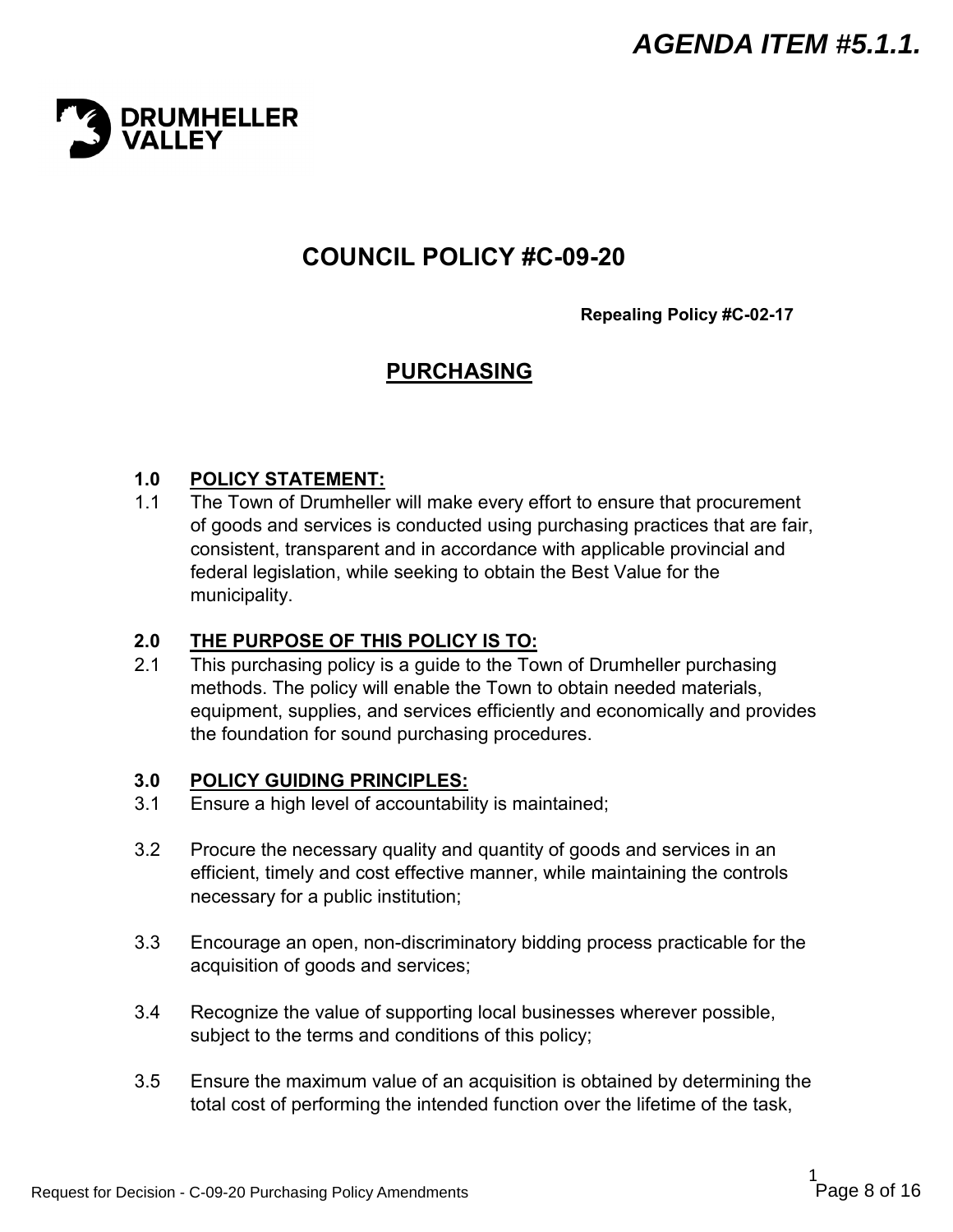

including, but not limited to: acquisition cost, training cost, maintenance cost, operating cost, quality of performance and environmental impact;

- 3.6 Be subject to all applicable Town policies and bylaws, any specific provisions of the Municipal Government Act, or other relevant legislation;
- 3.7 Promote positive vendor relations, cultivated by informed and fair buying practices and strict maintenance of ethical standards;
- 3.8 The municipality is bound by legislated trade agreements such as the Agreement on Internal Trade (AIT) Canadian Free Trade Agreement (CFTA), the New West Partnership Trade Agreement (NWPTA) or any other like agreement entered into by a higher order of government, that requires fair and open tendering of procurement opportunities. Purchases over the thresholds of \$ 75,000 for goods and services and \$ 200,000 for construction are subject to the requirements of the NWPTA that requires non-discrimination and transparency in procurement policies and practices;
- 3.9 The Town of Drumheller is a trade member of the Alberta Association of Municipal Districts and Counties (AAMDC) Rural Municipalities of Alberta (RMA) and the Alberta Association of Urban Municipalities (AUMA) who, on behalf of their trade members, have negotiated competitive and bulk pricing agreements with numerous suppliers. Wherever possible and where the best value for the municipality is obtained by doing so, purchases may be made directly rom the supplier under the negotiated terms and conditions, without seeking additional competitive pricing;
- 3.10 This policy does not apply to real estate transactions, investment or borrowing, postage, membership and subscription payments or grants to non-profit organizations.

# **4.0 DEFINITIONS:**

- 4.1 Alberta Purchasing Connection means *a Government of Alberta electronic tendering system that meets the interprovincial tendering requirements of the Agreement on Internal Trade.*
- 4.2 Best Value for the Municipality means *the most advantageous balance between quality, specifications, service, timely delivery, assurance of supply and delivery, experience, and price.*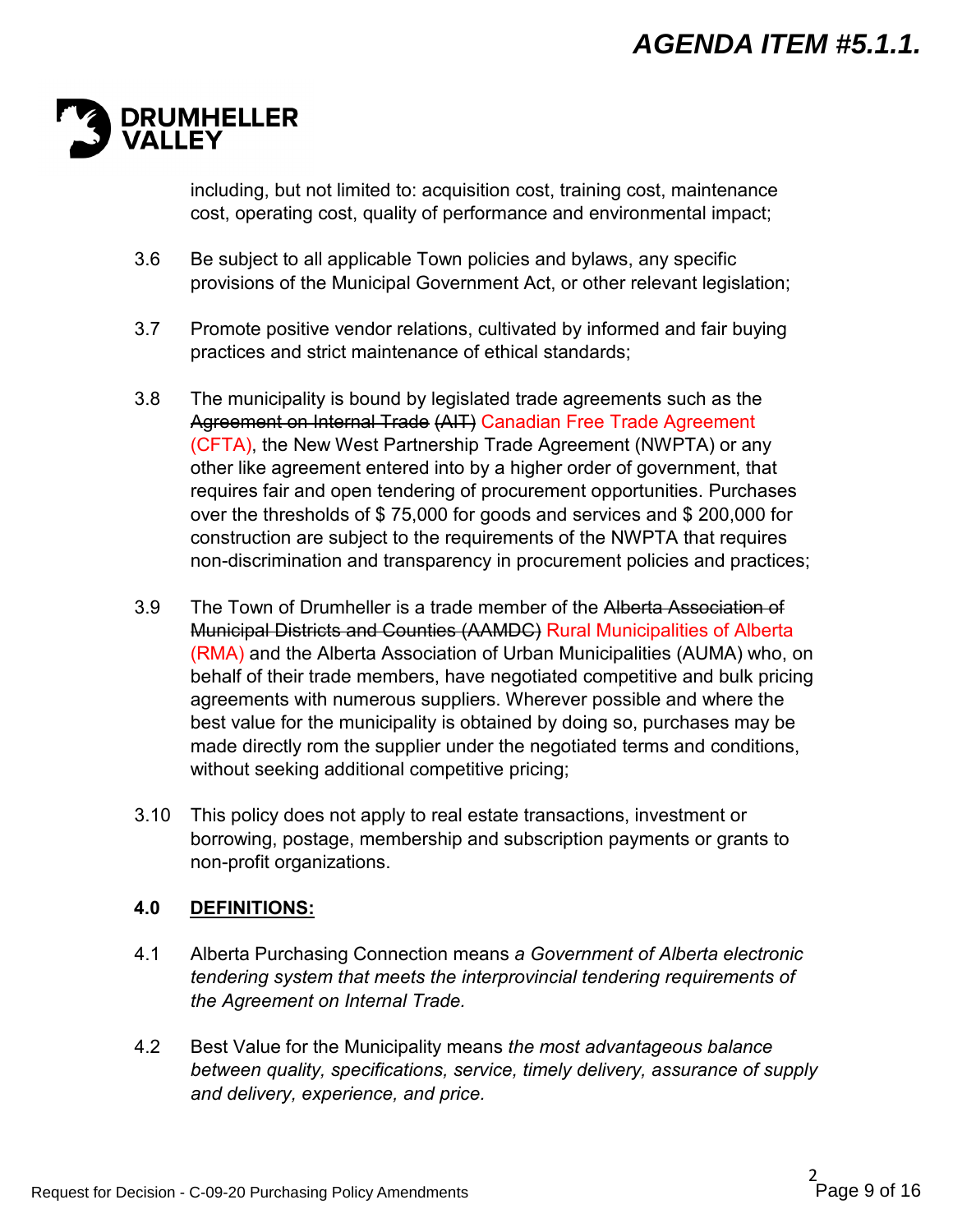

- 4.3 Bid opportunity means one of the following:
	- i Request for Quotation (RFQ) means *a request for a supplier to provide pricing on specific product and/or services that is clearly defined and where the purchase is of low value or risk to the Town.*
	- ii Request for Proposal (RFP) means *an invitation for a supplier to showcase their expertise by proposing how their services, products and methods can provide a solution to a problem, requirement or objective. The scope of the project, the deliverables and the criteria by which submissions will be evaluated against are defined within the proposal.*
	- iii Request for Tender (RFT) means *a formal public invitation to suppliers to bid on the provision of a service at a specific price based on detailed specifications and is used where goods or services are of a high value and/or high risk and result in a formal contract for which little flexibility is required.*
- 4.5 Chief Administrative Officer (CAO) means *the person appointed by Council as per the Municipal Government Act to manage the municipality's business.*
- 4.6 Construction project means *infrastructure construction including roads, water, wastewater, buildings, site improvements, etc., that results in a tangible capital asset.*
- 4.7 Direct Purchase means *a purchase of a good or service direct from a supplier without the sourcing of comparative pricing and is typically the method used for small, incidental, low value purchases where the cost of sourcing comparative pricing outweighs the benefit.*
- 4.8 Emergency Purchase means *an expenditure that is a result of an immediate risk to the health or safety of the general public or municipal employee(s) or to mitigate the level of damage to municipal or private property or the environment.*
- 4.9 Freedom of Information and Protection of Privacy (FOIP) means *the Act public bodies including municipalities, universities and school boards are governed by.*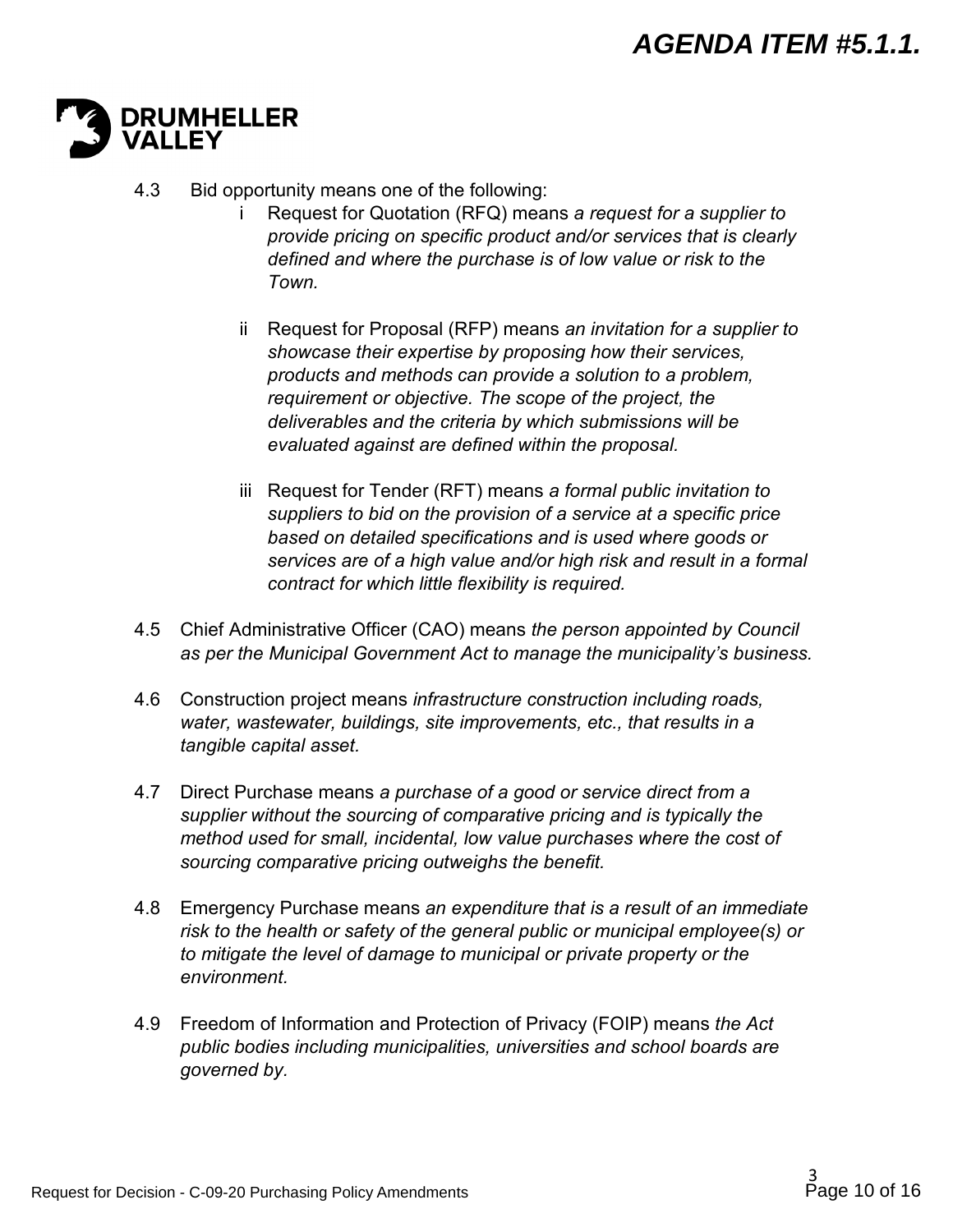

- 4.10 Goods and Service means *all purchases including professional services and operational contracts, with the exception of construction.*
- 4.11 Goods and Services Tax (GST) means *the Goods and Services Tax or Harmonized Sales Tax as outlined in the Excise Tax Act.*
- 4.12 Lowest Evaluated Cost means *the price offered by a supplier, service provider, or contractor that is found to be the lowest after consideration of all relevant factors and the calculation of any weighting for these factors, provided that such factors have been specified in the bid documents.*
- 4.13 New West Partnership Trade Agreement (NWPTA) formerly the Trade, Investment and Labour Mobility Agreement (TILMA), means *the interprovincial agreement between Alberta, BC, Saskatchewan and Manitoba ensuring fair and open tendering and procurement by way of tendering requirements outlined for prescribed financial thresholds.*
- 4.14 Negotiation Method means *the purchase of goods or services through the negotiation of an agreement with a supplier where there is no open competition.*
- 4.15 Procurement Card means *the corporate credit card or other purchasing card such as a fuel card issued to authorized purchaser.*
- 4.16 Sole Source means *that there is a single supplier of a required product or service that the Town requires and where terms and conditions of purchase are negotiated.*
- 4.17 Total Acquisition means *the value of all costs including but not limited to price, trade in values, delivery, installation and training, consumable consumption, service and ongoing maintenance, warranty and disposal.*

#### **5.0 DEFINITION OF RESPONSIBILITIES:**

5.1 The Council for the Town of Drumheller is responsible for approving this policy and the allocation of resources through the adoption of the annual operating and capital budgets and to authorize purchases that exceed the Chief Administrative Officer's delegated level of authority.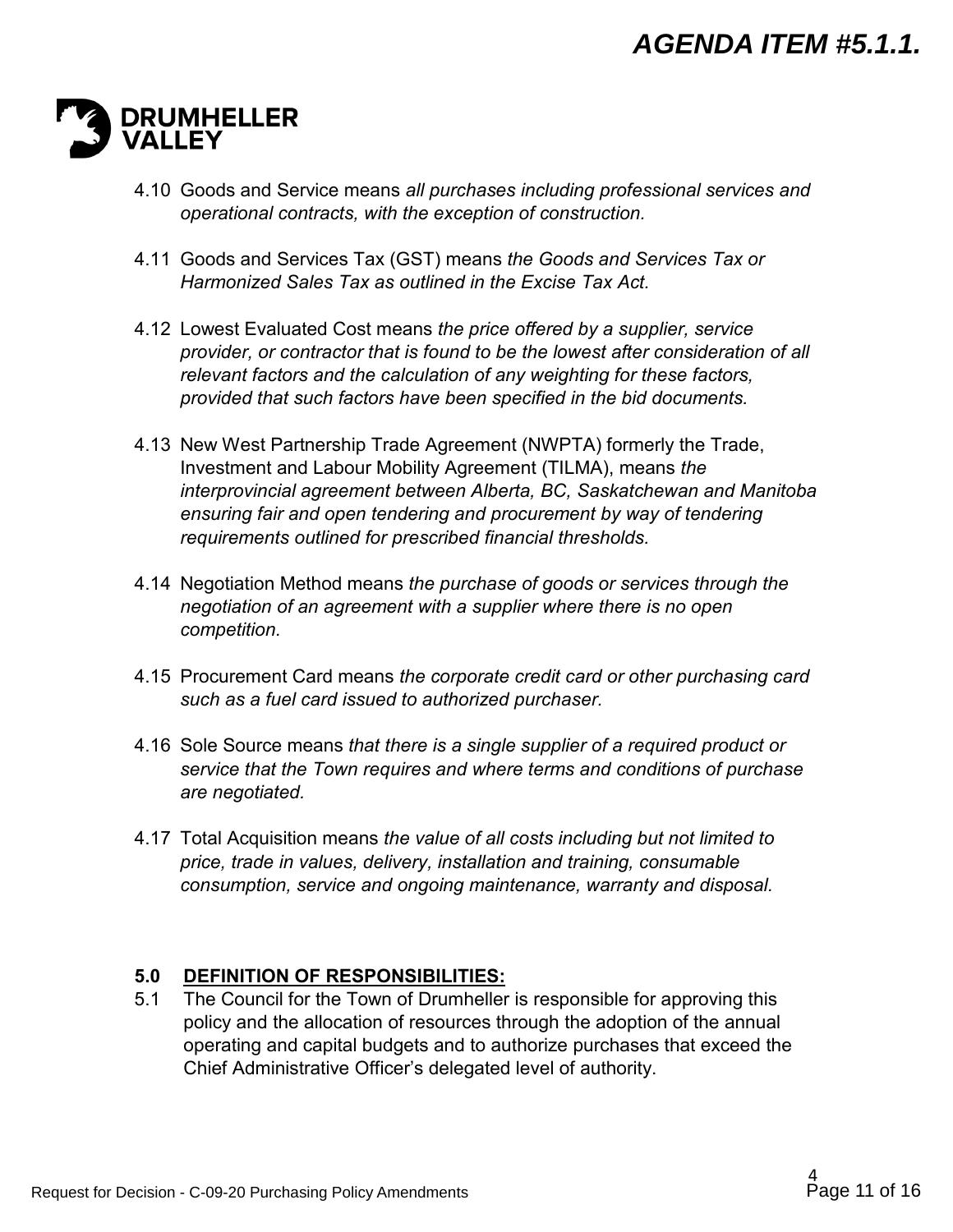# **DRUMHELLER**

- 5.2 The Chief Administrative Officer is responsible for the overall oversight of all municipal operations and staff under the direction of the Mayor and Council, as per the approved budget, policies and procedures of the Town, to oversee the formal bid process including advertising for bids, accepting bid opportunities, and the opening of bids, and to authorize purchases that exceed the delegated level of authority of Directors.
- 5.3 The Director of Corporate Services is responsible for all aspects of the financial operations of the Town of Drumheller in accordance with the Municipal Government Act, all applicable laws and agreements, and all related Bylaws. In addition, the Director of Corporate Services is responsible for:
	- i Ensuring accounts for authorized expenditures referred to in Section 248 of the Municipal Government Act are paid in accordance with the Municipal Government Act, Town Bylaws, policies and contracts;
	- ii Monitoring the bid process top ensure compliance with this policy. The Director of Corporate Services may review in detail any bid or bid award.
- 5.4 Corporate Services will coordinate the procurement of goods and services where there is a financial advantage to the municipality to purchase in bulk or where several departments are purchasing goods and services that are essentially the same.
- 5.5 The Director of a Department is responsible to:
	- i Ensure that all contractual obligations are supported by an appropriation that authorizes the expenditure;
	- ii Comply with all Town purchasing procedures covering procurement and disposal;
	- iii Establish department guidelines for maintaining appropriate levels of inventory supplies;
	- iv Ensure the maintenance of adequate purchasing records, including a database of vendors established in an accessible vendor file;
	- v Upon request, assist department staff in locating the best source for supplies, materials, and equipment;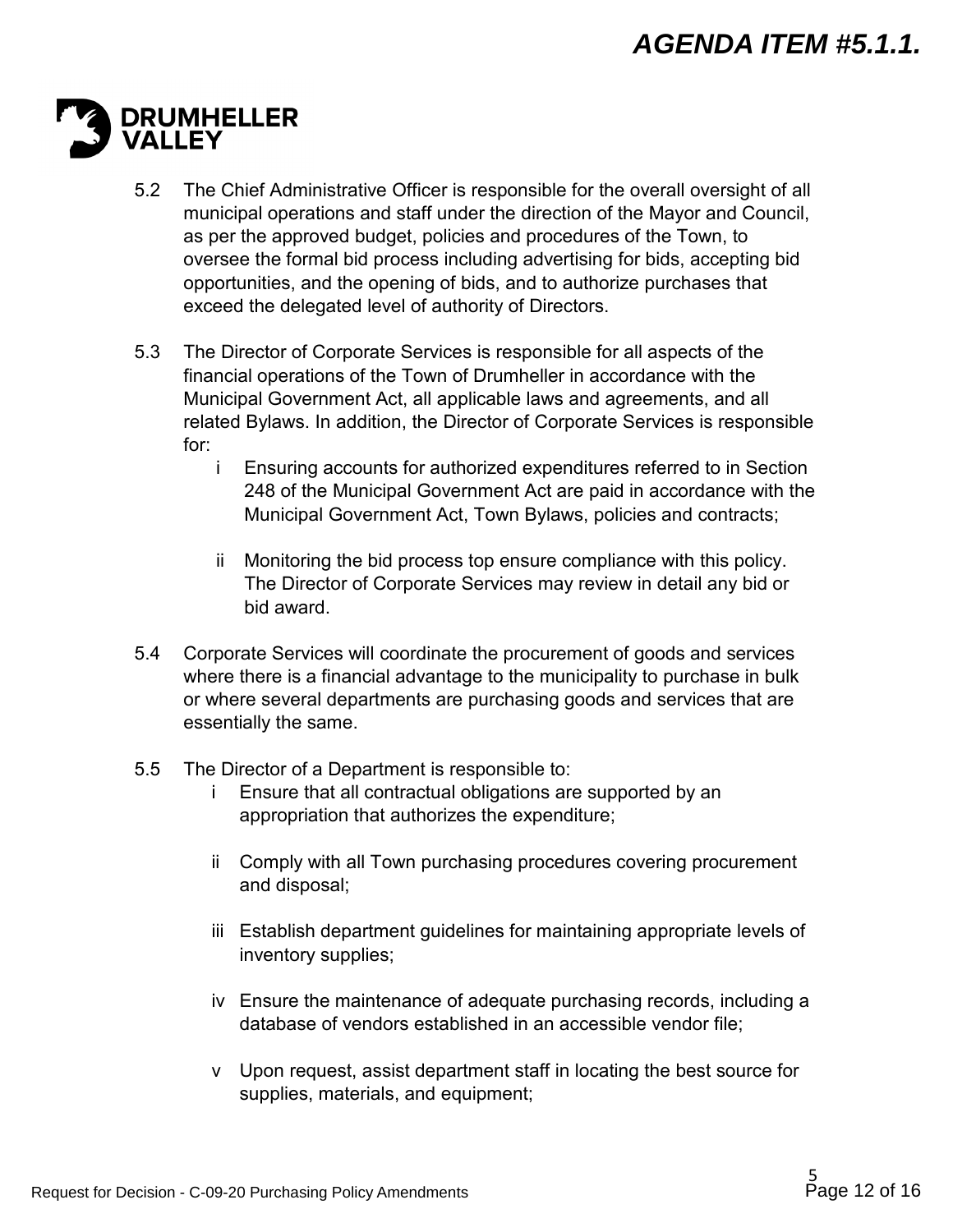

- vi Assist department staff in conducting negotiations with vendors concerning prices, bids, terms, deliveries, and adjustments;
- vii Ensure all purchases are made by department personnel in accordance with this policy;
- viii Keep on file vendor information, catalogues, samples, price quotes, etc., to be used by all department employees;
- ix Conduct the formal bid process, including advertising for bids, notifying vendors, accepting bid opportunities and serving as a primary resource for questions from vendors.
- 5.6 All Town employees and elected officials are responsible to comply with all the rules and regulations set forth herein and to conduct business with vendors in a professional manner that promotes honesty and fairness:
	- i Requisition goods and services in such a way as to allow time for competitive bidding, ordering, and delivery of materials;
	- ii Obtain these goods based upon competitive bids and to give consideration to product price, value, quality, performance and delivery.

#### **6.0 PROHIBITIONS:**

- 6.1 No employee shall benefit personally either directly or indirectly from purchases made on behalf of the Town;
- 6.2 Violations of the purchasing policy may result in disciplinary action, up to and including dismissal.

# **7.0 PURCHASING REQUIREMENTS:**

- 7.1 All expenditures shall be authorized through the adoption of the annual operating and capital budgets unless otherwise approved by council resolutions or is deemed to be an emergency purchase;
- 7.2 Where a required expenditure exceeds the budget provision, the individual requesting approval must identify available funds for the required expenditure and submit a budget change form to the Director of Corporate Services requesting reallocation of budget dollars, prior to purchasing;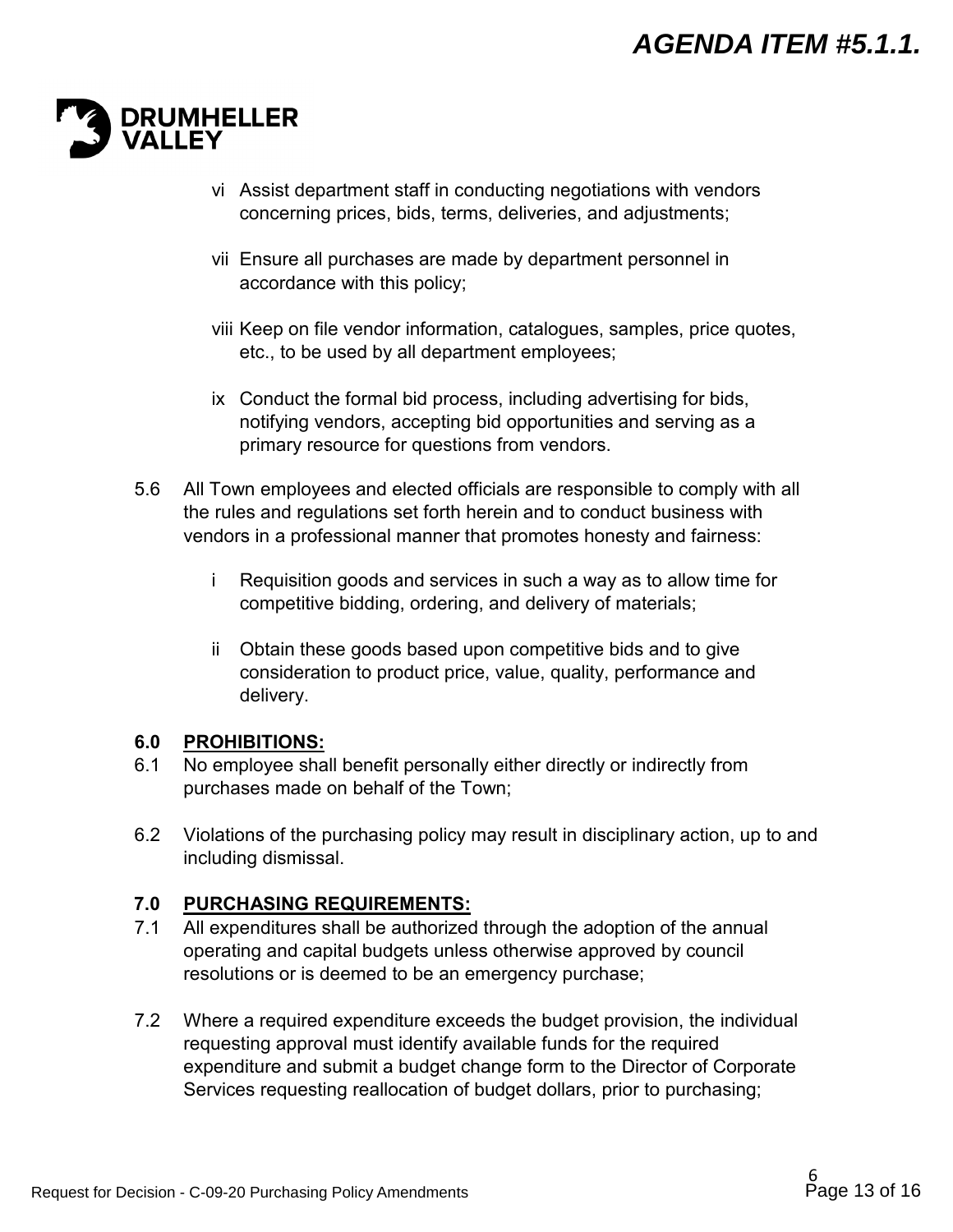# **DRUMHELLER**

- 7.3 Purchasing awards shall be made for equipment, supplies, and services that will give best value based on quality, specifications, service, price, and timely delivery;
- 7.4 Obtaining annual fixed pricing for goods and services up to a maximum determined quantity can be arranged, subject to the terms and conditions of the purchasing policy;
- 7.5 The procurement of a goods, service, or construction project that is to be funded in part or in whole by the federal or provincial government shall be made following the regulations outlined by the granting body. Typically, this will require an award to the lowest evaluated cost received.

## **8.0 LOCAL PREFERENCE:**

8.1 Preference will be given to suppliers operating from taxable property within Drumheller where all bids or quotations offered for consideration are deemed equal. Local suppliers will be granted a pre-tax differential preference of 5% 10% over the other suppliers on individual purchases up to Twenty-Five thousand (\$ 25,000), provided that, with the exception of price, all things are considered equal once specifications and terms have been reviewed.

# **9.0 ADVERTISING:**

- 9.1 A notice of all Request for Proposal (RFP) and Tender (RFT) opportunities shall be posted on the Town website at www.dinosaurvalley.com/tenders [www.drumheller.ca/bidopp;](http://www.drumheller.ca/bidopp)
- 9.2 Request for Proposals (RFP) and Tenders (RFT) estimated to be Seventy-Five thousand (\$ 75,000) or greater in value or where funding is provided by another order of government must be posted on the Alberta Purchasing Connection;
- 9.3 Request for Quotation (RFQ), Request for Proposal (RFP) and Tender (RFT) award results shall be advertised on the Town's website at [www.dinosaurvalley.com](http://www.dinosaurvalley.com/) [www.drumheller.ca/](http://www.drumheller.ca/)bidopp.

# **10.0 PURCHASING PROCEDURE AND AUTHORITY:**

10.1 The table below outlines the method of procurement required in relation to type of purchase and the total acquisition cost of expenditure.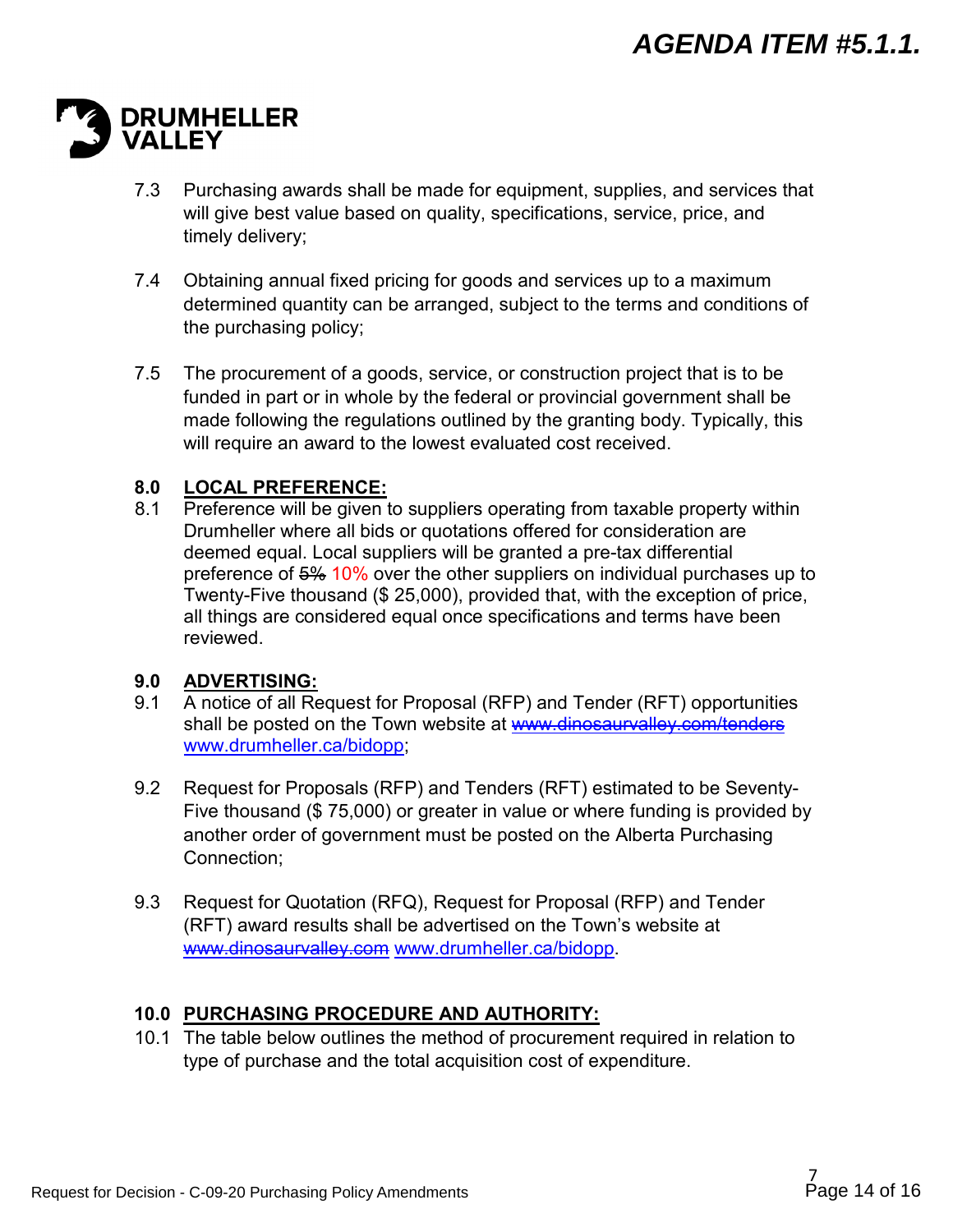

| <b>Total Purchase Value</b><br>(pre G.S.T.) | <b>Procurement Method</b>                                                              | <b>Additional</b><br><b>Requirements</b>                               | <b>Required</b><br><b>Approval</b>             |
|---------------------------------------------|----------------------------------------------------------------------------------------|------------------------------------------------------------------------|------------------------------------------------|
| up to $$-5,000$ \$ 10,000                   | Direct Purchase or<br>Procurement Card or<br>Negotiation or<br>at manager's discretion |                                                                        | As per<br>Financial<br><b>Authority Policy</b> |
| $$10,000 - $25,000$                         | Request for Quotation (RFQ)<br>or<br>Request for Proposal (RFP)                        | Notice of opportunity<br>posted on Town website                        | Director                                       |
| $$25,000 - $100,000$                        | Request for Proposal (RFP)<br>or<br>Tender (RFT)                                       | Notice of opportunity<br>posted on Town website<br>and APC as needed   | CAO or<br>Infrastructure<br><b>Director</b>    |
| $$100,000 - $250,000$                       | Request for Proposal (RFP)<br>or<br>Tender (RFT)                                       | Advertised on APC to<br>meet AIT CFTA and<br><b>NWTPA</b> requirements | CAO                                            |

- 10.2 When three (3) quotations are not available due to supplier limitation, Director approval is required;
- 10.3 Providing that the successful bid is the lowest evaluated cost, meets all of the terms and conditions of the bid, the overall budget has been approved by Council and sufficient funds are available in the budget, the CAO can award bids up to Two Hundred and Fifty thousand (\$ 250,000);
- 10.4 Any bid that exceeds Two Hundred and Fifty thousand (\$ 250,000), is not the lowest evaluated bid received, or exceeds the budgeted figure must receive approval by Council before being awarded.
- 10.5 Due to the volume of purchasing conducting by the Infrastructure Services Department, this Department shall have thresholds of greater value than other Departments as follows:
	- i. The Director shall be authorized to award Request for Quotation (RFQ), Request for Proposal (RFP), or Tender (RFT) up to a maximum of One Hundred thousand (\$ 100,000).

# **11.0 SOLE SOURCE PURCHASE:**

11.1 Sole source purchasing may occur when only one supplier of a goods or service meeting the requirement of the town is available. Examples where sole source purchasing may be required includes but is not limited to the purchase of consumable supplies that would otherwise void or nullify warranties when purchased from another source, and item purchased for